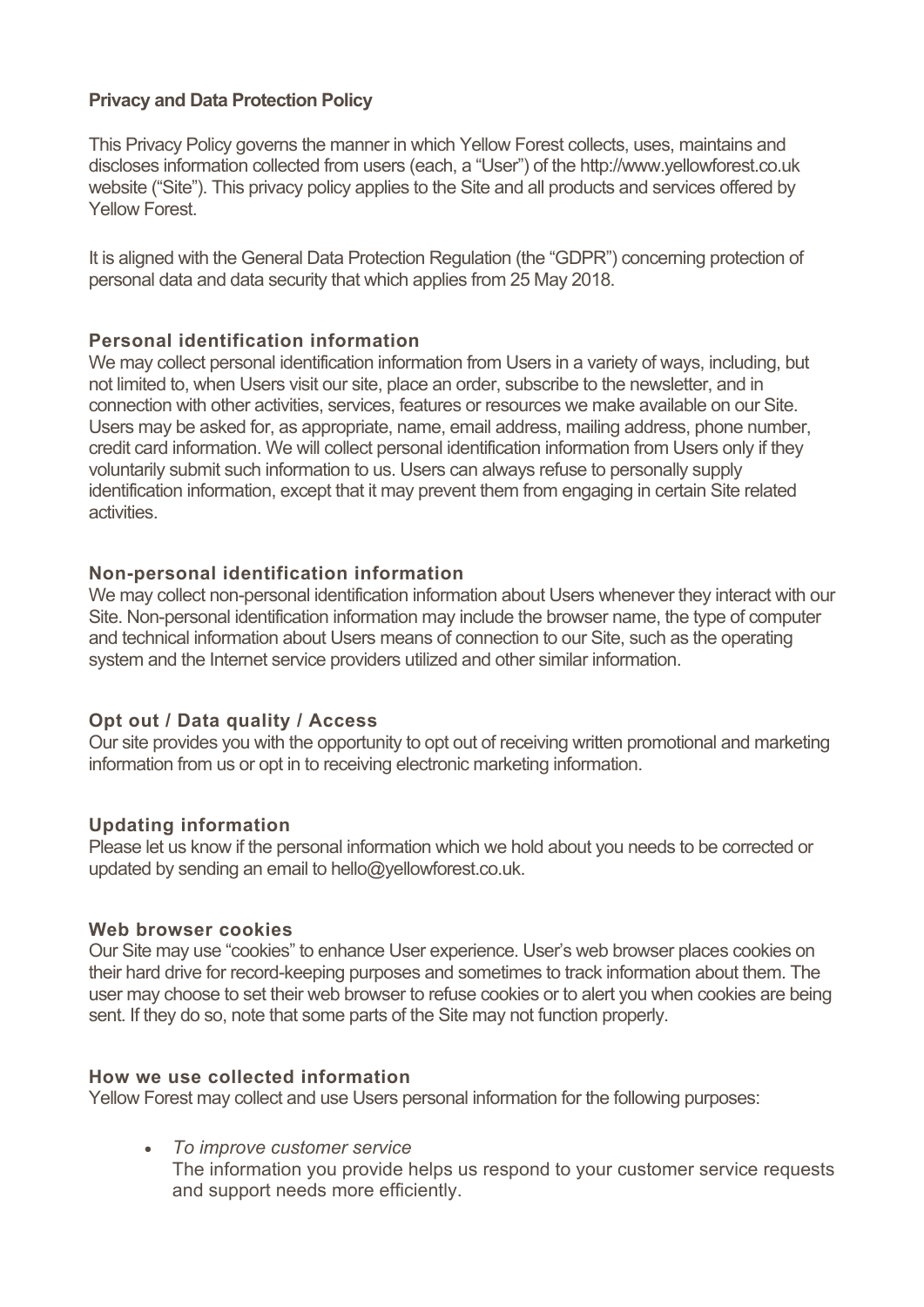- *To personalize user experience* We may use information in the aggregate to understand how our Users as a group use the services and resources provided on our Site.
- *To improve our Site* We may use feedback you provide to improve our products and services.
- *To process payments* We may use the information Users provide about themselves when placing an order only to provide service to that order. We do not share this information with outside parties except to the extent necessary to provide the service.
- *To send periodic emails* We may use the email address to send User information and updates pertaining to their order. It may also be used to respond to their inquiries, questions, and/or other requests. If User decides to opt-in to our mailing list, they will receive emails that may include company news, updates, related product or service information, etc. If at any time the User would like to unsubscribe from receiving future emails, we include detailed unsubscribe instructions at the bottom of each email.

# **How we protect your information**

We adopt appropriate data collection, storage and processing practices and security measures to protect against unauthorized access, alteration, disclosure or destruction of your personal information, username, password, transaction information and data stored on our Site.

Sensitive and private data exchange between the Site and its users happens over an SSL secured communication channel and is encrypted and protected with digital signatures.

# **Sharing your personal information**

We do not sell, trade, or rent Users personal identification information to others. We may share generic aggregated demographic information not linked to any personal identification information regarding visitors and users with our business partners, trusted affiliates and advertisers for the purposes outlined above. We may use third-party service providers to help us operate our business and the Site or administer activities on our behalf, such as sending out newsletters or surveys. We may share your information with these third parties for those limited purposes provided that you have given us your permission.

# **Third party websites**

Users may find advertising or other content on our Site that link to the sites and services of our partners, suppliers, advertisers, sponsors, licensors and other third parties. We do not control the content or links that appear on these sites and are not responsible for the practices employed by websites linked to or from our Site. In addition, these sites or services, including their content and links, may be constantly changing. These sites and services may have their own privacy policies and customer service policies. Browsing and interaction on any other website, including websites which have a link to our Site, is subject to that website's own terms and policies.

# **Changes to this privacy policy**

Yellow Forest has the discretion to update this privacy policy at any time. When we do, we will revise the updated date at the bottom of this page. We encourage Users to frequently check this page for any changes to stay informed about how we are helping to protect the personal information we collect. You acknowledge and agree that it is your responsibility to review this privacy policy periodically and become aware of modifications.